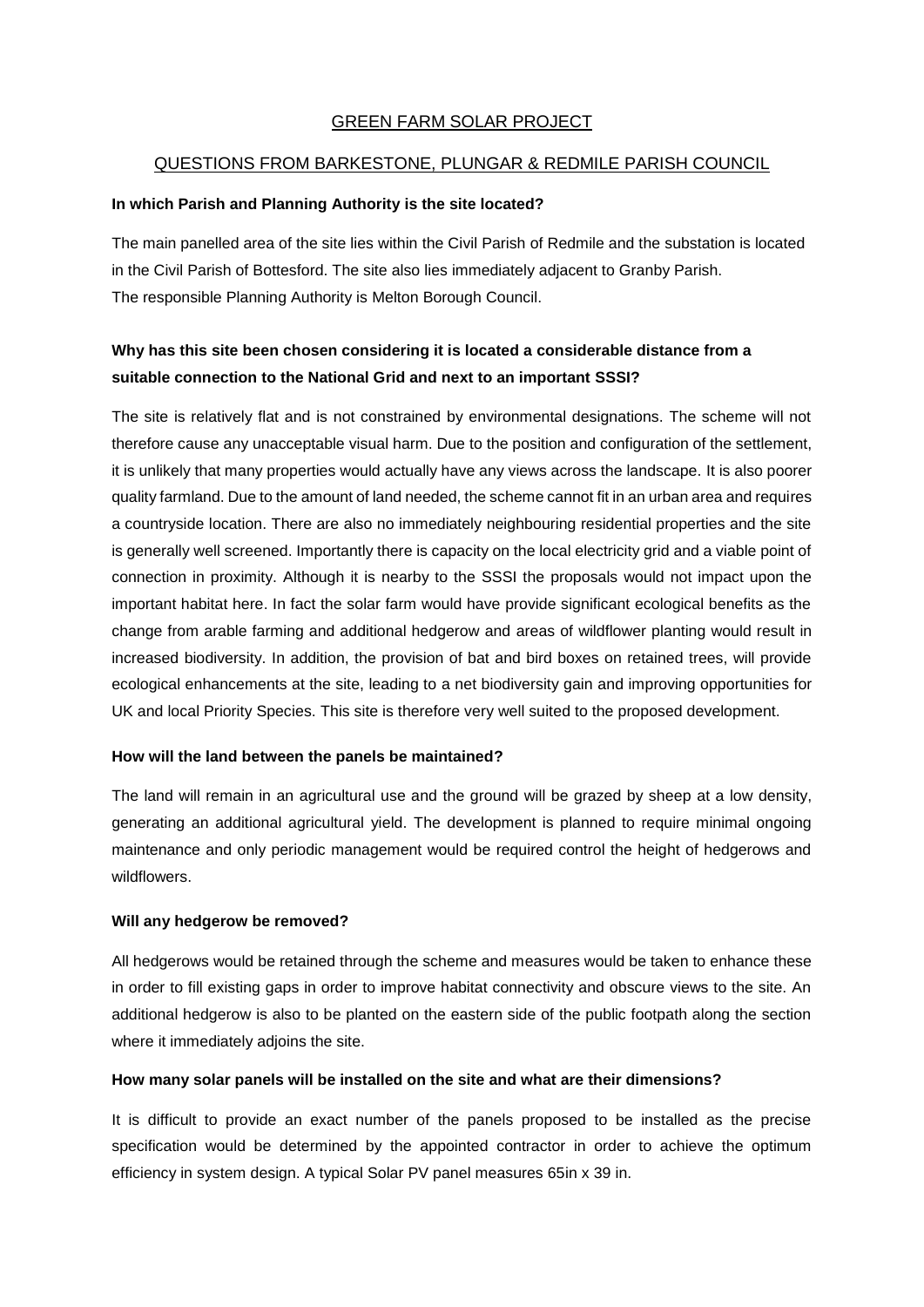# **How will construction traffic access the site given the canal and railway bridges are narrow and have limited weight capacity?**

The proposed route for construction traffic has been carefully considered and will be achieved via the track off Plungar Road as shown on the HGV plan shown below. The route avoids the narrow bridges to the south west of the site across the canal and the railway. The proposed route has been assessed for its suitability to accommodate construction traffic which would be further managed through a detailed Construction Traffic Management Plan.



#### **Will the site be surrounded by tall metal fencing with CCTV monitors as the site at Orston?**

The site will be bordered by stock fencing maintaining the agricultural character of the area. This fencing will be high enough to allow foxes and smaller animals to pass in and out of the site but high enough to stop bigger animals from entering/exiting the site. Examples of this fencing are shown below. As the site lies within existing field boundaries, the fence will not be visible around the entirety of the site as it would largely be obscured by existing hedgerows.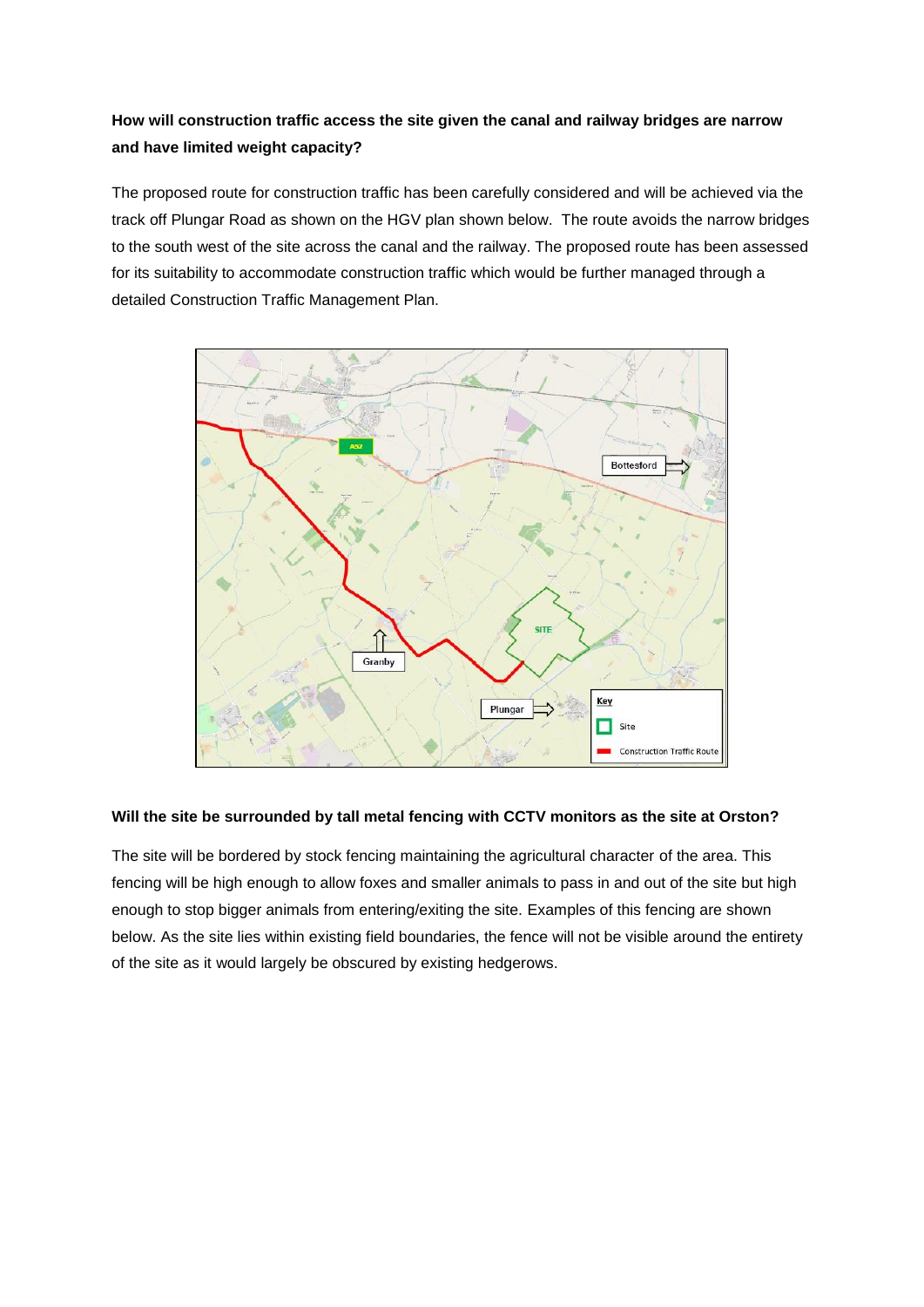

**Why do the panels need to be so high off the ground and why does the surrounding fence needs to be so high?**



The solar panels will be spaced to avoid shadow and set on a frame supported by stakes. There will be minimal disturbance to the ground, the units also sited to achieve optimum exposure for solar energy absorption. This construction method allows the scheme to be easily reversed in the future, simply by pulling out the framework. There would be no foundations used.

The panels will have a maximum height of up to 2.8m, with a gap of approximately 0.8m at its lowest edge. This offers the potential for grazing to occur alongside the development, with livestock able to pass beneath the panels. Small vertical gaps will be maintained between the panels in order to prevent an accumulation of surface water runoff so rainwater can drip through and ensure that the hydrological response of the site is unchanged.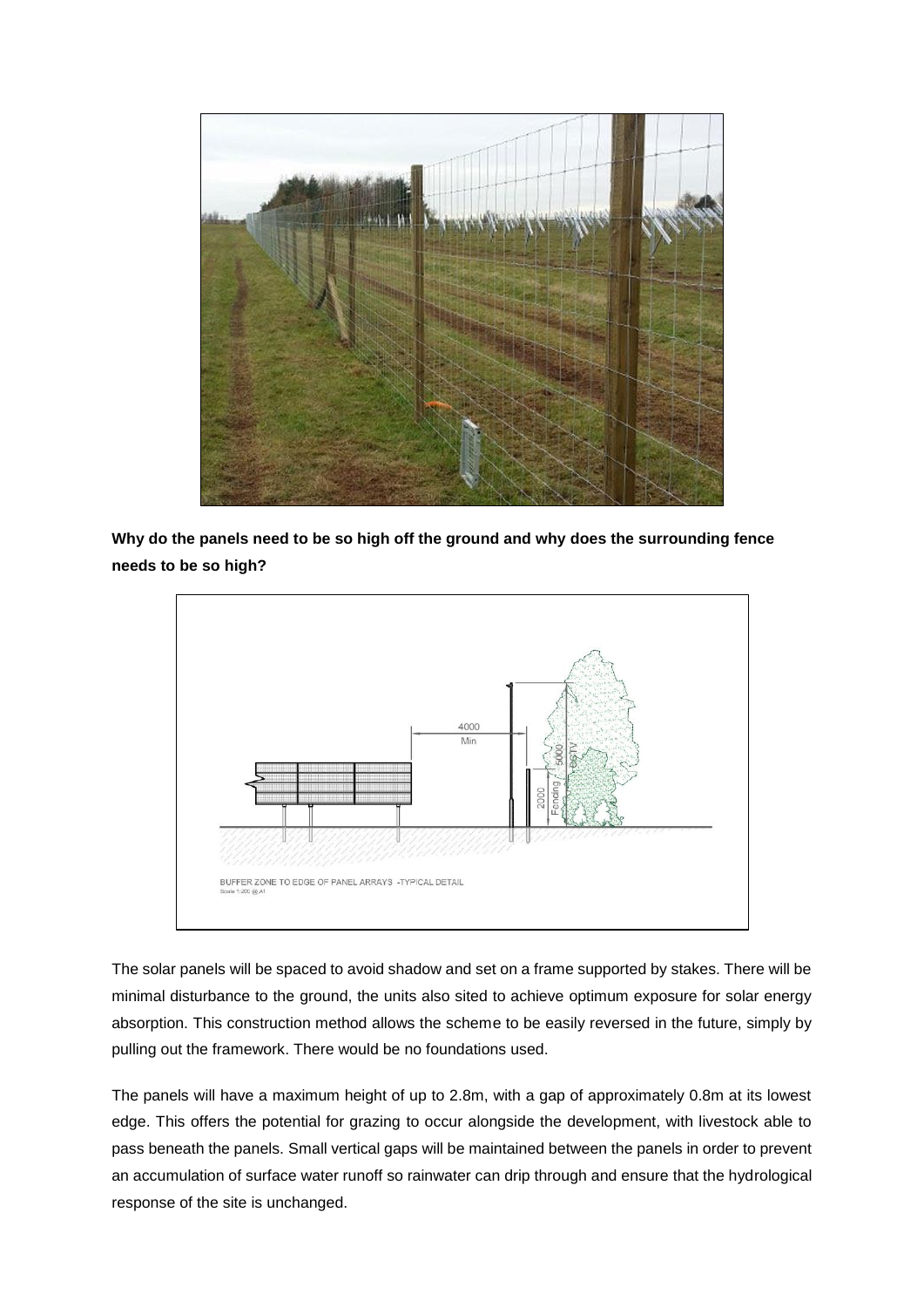#### **What will be the specific impact on footpaths, trees and hedgerows?**

The Site does not fall within a designated landscape and despite it covering a large footprint it is relatively discreet within the local area due to its low height, benefitting from screening in the form of hedgerows and wooded areas bordering the site. The proposal is designed to minimise landscape impacts and views into the Site from key receptors. Any residual landscape impacts will be mitigated through appropriate screening measures. The development will incorporate a 5-10 metre buffer from hedgerows and trees in order to avoid any impacts upon the root protection zones and the habitats which these provide.

A short section of footpath runs immediately alongside the proposed development and here, a new hedgerow is to be planted on its eastern side in order to screen immediate views along this section of the footpath. On the other side, an area of 2.5 acres will be taken out of intensive agriculture and a wildflower meadow will be planted in this area enhancing the amenity of the footpath.

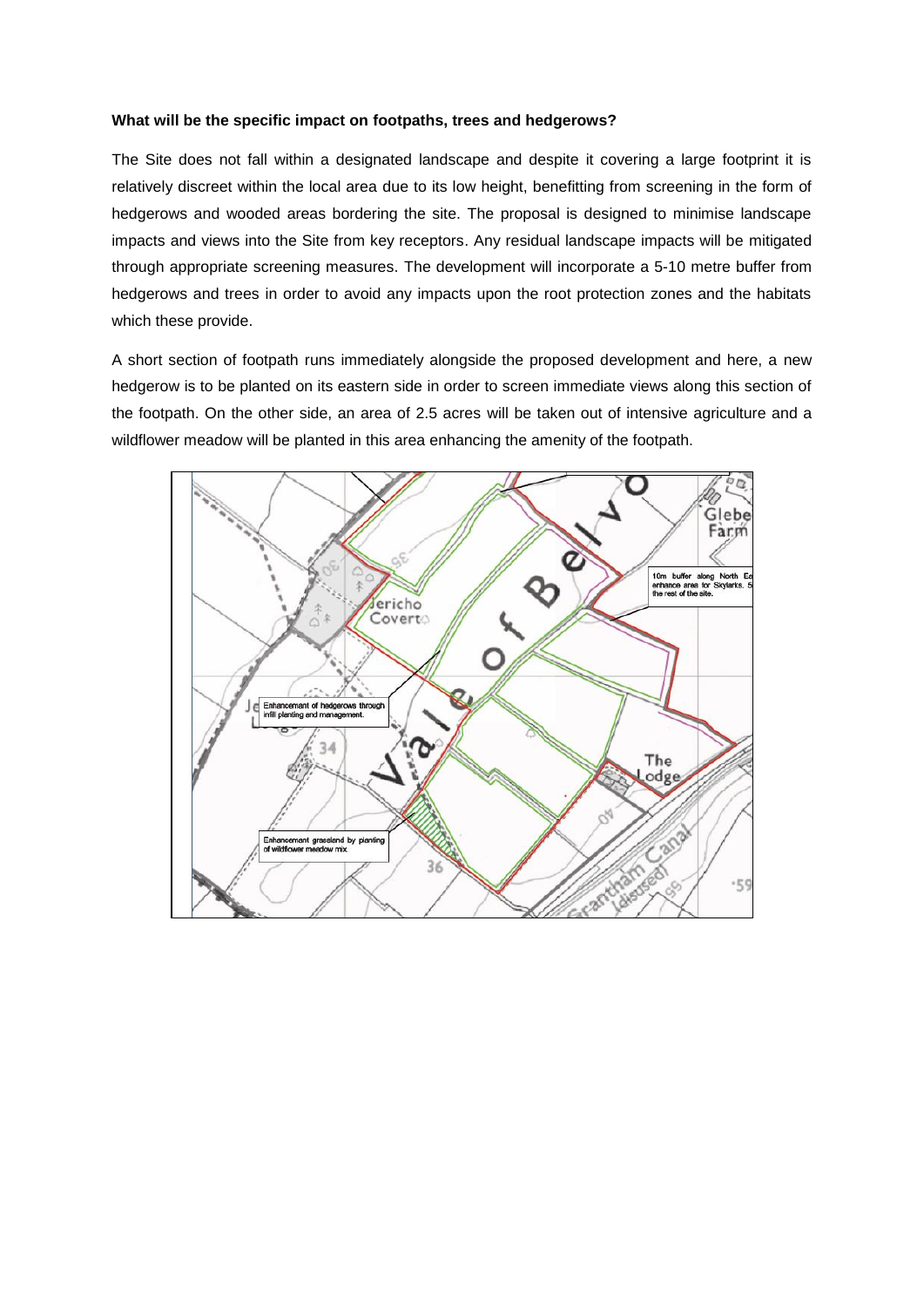### **What is the quality of the land and what is it used for now? It should be used for food production.**

The site is currently in agricultural use as arable land. In order to preserve the most productive farmland, National Planning Policy is supportive of Renewable Energy on sites which avoid 'Best and Most Versatile' (BMV) agricultural. This is land of –sub-grade 3a and above as assessed through the Ministry of Agriculture, Fisheries and Food (MAFF) grading system.

A site-specific survey has been undertaken to determine the agricultural grading of the site and confirm whether the site comprises any 'Best and Most Versatile' land. The survey involved scientific analysis of soil samples from across the Site in accordance with best practice methodologies. The findings identify 98% of the site as Grade 3b and confirm that the site does not contain any 'Best and Most Versatile' agricultural land.

#### **What is the actual expected output of the farm?**

The Site is large enough to deliver significant environmental benefits in reducing greenhouse gas emissions in the transition to a carbon neutral economy. The 49.9MW capacity will generate clean renewable power for over 15,000 homes, and substantial CO2 savings of 21,500 tonnes of CO2 per annum, making a meaningful contribution to meeting the UK's greenhouse gas emission targets.

It is true that the actual power output of the site (rather than its generating capacity) will vary depending on various factors including the prevailing climate, the efficiency of the panels and topographical features which might cause shading. The Solar Trade Association (STA) have advised that the National Renewable Energy Laboratory (NREL) tool [\(https://pvwatts.nrel.gov/pvwatts.php\)](https://pvwatts.nrel.gov/pvwatts.php) provides a reasonable expectation as to the expected annual power output of the scheme. Having run an assessment through this tool it has shown that the proposed scheme at 49.9MW would generate a total of 45,900,111 kWh/Year. There are of course limitations to this tool (including the fact that it does not triangulate the precise weather conditions) but it nevertheless provides a useful guide to understand the sheer scale of the projected power output.

### **What grants or feed in tariffs are available? Are all the installation costs borne by the applicants?**

The scheme is planned to be delivered without any support from government subsidy or incentives and the construction and maintenance costs will be borne entirely by the developer. Feed in Tariffs were scrapped by the government in 2015 and since then, the solar energy sector has been severely impacted with very few schemes being delivered in that time. As such the viability of the proposed scheme remains marginal, particularly in uncertain times with fluctuating energy prices.

#### **Is the only income from the sale of the energy at market rate?**

The only income from the site would be achieved through the sale of the power. The ongoing agricultural use would maintain an supplementary income for the landowner.